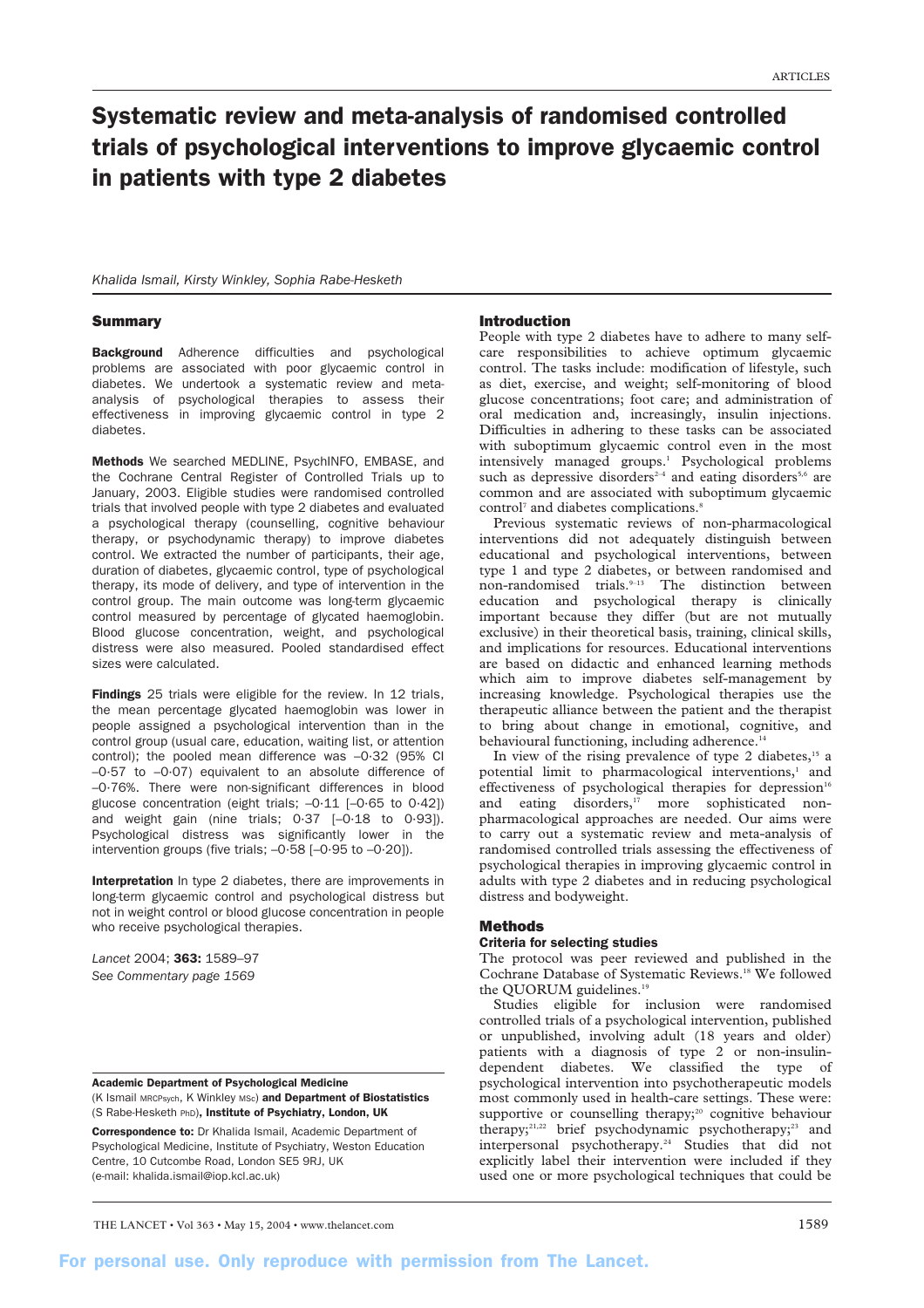coded into one of these categories. Techniques such as relaxation, activity scheduling, problem solving, goal setting, contract setting, cognitive restructuring, and stress management were classified as cognitive behaviour<br>therapy.<sup>25,26</sup> Techniques such as motivational Techniques such as motivational interviewing<sup>27</sup> and non-directive counselling<sup>20</sup> were classified under the counselling model. Techniques not clearly described were excluded. We defined the mode of delivery as individual, group, or family (including couple) therapy. We defined the control group as usual care, education, waiting list, or attention controls.

Our main outcome measures were long-term glycaemic control based on the percentage of glycated haemoglobin, which included  $HbA_{1c}$ ,  $HbA_{1c}$ , and other measurements of glycated haemoglobin made by different methods, and the blood glucose concentration, which included wholeblood, plasma, and serum glucose concentrations. Our subsidiary outcome measures were bodyweight (bodymass index and weight change in pounds or kilograms) and psychological distress if a continuous measure of anxiety or depression was used.

## Search strategy

The following electronic libraries were searched according to the Cochrane Collaboration's optimum search strategy for randomised controlled trials for each database: the Cochrane Central Register of Controlled Trials on the Cochrane Library (issue 4, 2002); MEDLINE (1966 to



trials of the effectiveness of psychological interventions for improving glycaemic control in type 2 diabetes mellitus RCT=randomised controlled trial.

January, 2003); EMBASE (1980 to January, 2003); and PsychINFO, including PsychLIT (1974 to January, 2003). The following search terms were used for MEDLINE and adapted for each other database: "psychological therapies" according to the Cochrane Collaboration Depression, Anxiety, and Neurosis Group search strategy; "diabetes mellitus" and "clinical trials" according to the Cochrane Collaboration Metabolic and Endocrine Disorder Group general diabetes search strategy (for further details, please contact the corresponding author). The proceedings of conferences during 1997 to 2002 on diabetes (American Diabetes Association, Diabetes UK [formerly British Diabetic Association], European Association for the Study of Diabetes, International Diabetes Federation) were searched under psychological, educational, or behavioural headings for reports of any trials using psychological therapies. The reference lists of included studies and reviews were searched for additional studies. Leading authors of each included trial and experts on this subject were contacted for additional data on published or unpublished trials.

#### Data extraction

The abstracts of studies identified by the electronic searches were independently inspected by two of us (KI and KW) and inter-rater reliability for selection into the review was reported by use of Cohen's  $\kappa$ .<sup>28</sup> We included abstracts that described a controlled trial of a psychological intervention in patients with diabetes. At this stage, no distinction was made between type of diabetes. In the case of ambiguity or differences between raters the full original article was retrieved for the next stage.

KI and KW independently extracted data from each full copy of those reports selected for further review. Differences over inclusion of studies were resolved through discussions and consensus. Studies written in a language other than English were translated by nativespeaking psychiatrists. Quasi-randomised controlled trials and N-of-1 trials were excluded. We included only the first treatment group of cross-over trials. For studies with several intervention groups, we reported the study only once in any one analysis. If there was more than one intervention group, we took the most psychologically intensive intervention as the experimental one. Intensity was defined by type of therapy (most intense was psychodynamic/interpersonal followed by cognitive behaviour therapy, then counselling), number of sessions, and duration of therapy. We coded in a standard way the following characteristics of the study sample: country of origin; number of participants at baseline and at followup; age; baseline glycaemic control; clinical subgroups; type of diabetes treatment; and duration of diabetes. We coded the characteristics of the therapy in the intervention and control groups: type and duration of therapy; mode of delivery; specialist; number of sessions; and length of follow-up.

#### Statistical analysis

Data were entered into SPSS (version 11.0). A descriptive summary of the information extracted from included trials was made. We set a minimum requirement of five studies with adequate data before conducting a meta-analysis for each outcome.

We used the within-group SD of the differences (change scores) from baseline to follow-up for each outcome to calculate the SE of the effect size for each study. If the SD of the change score was missing, we used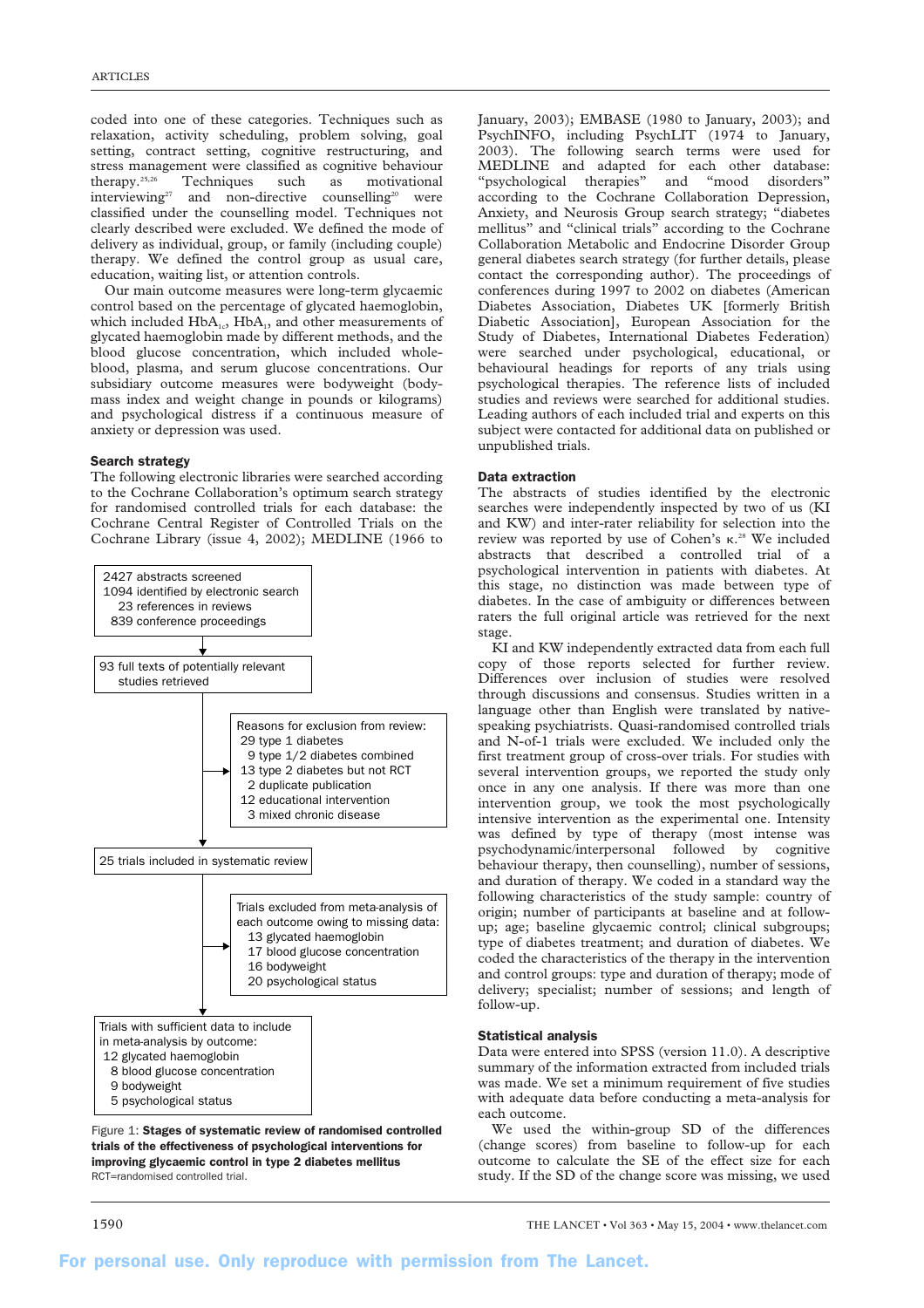the square root of the average of the baseline and follow-up variance in each group. This approach is based on the assumption that the correlation between the baseline and the follow-up outcome values was 0·5. We then standardised the effect sizes by dividing them and their SE by the SD. This standardisation allows different measures of the same outcome to be combined because different methods for measuring glycated haemoglobin, blood glucose, and weight were used. We calculated individual effect sizes for the percentage of glycated haemoglobin, blood glucose concentration, weight, and psychological distress.

The effect sizes were pooled by use of a random-effects model because we expected heterogeneity between studies. Unlike fixedeffects meta-analysis, a randomeffects approach explicitly allows for such heterogeneity between studies by permitting the true effects estimated by the studies to differ between studies. These true effects are assumed to have a normal



Figure 2: Meta-analysis of standardised change scores in glycated haemoglobin in psychological-intervention group compared with control group

\*Unpublished data used for calculation of effect size.

distribution in the population of studies, and the aim of the meta-analysis is to estimate the mean of this distribution. Random-effects models generally produce wider CI and are therefore more conservative than fixedeffects models. We assessed heterogeneity between the trials by the  $\chi^2$  test for heterogeneity. The meta-analysis was carried out using the metan command<sup>29</sup> in STATA (version 8).

For glycated haemoglobin and blood glucose, we converted the estimated pooled standardised effect size into absolute units by multiplying the estimate by the pooled SD of all studies included in the meta-analysis for each outcome. We assessed potential publication bias by a funnel plot<sup>30</sup> and Begg's adjusted rank correlation test<sup>31</sup> for glycated haemoglobin.

We used a random-effects regression to assess other potential factors that could be independently associated with glycated haemoglobin. Regression models were estimated for number of sessions and duration of therapy, which are deemed proxy measures of intensity of treatment and for duration of follow-up. We tested the robustness of the meta-analysis for long-term glycaemic control in sensitivity analyses by comparing randomeffects and fixed-effects pooled standardised effect sizes. We compared the pooled effect size of psychological interventions against all control groups and against those control groups excluding studies constituting another psychological therapy.

#### Quality assessment

The quality of randomised studies was assessed on the presence or absence of descriptions of three main criteria specified by Schulz and Jadad and their colleagues: 32,33 selection bias (randomisation procedure and allocation concealment); attrition bias (withdrawals, dropouts, and intention-to-treat analysis); and detection bias (masking of outcome assessors but not patients and therapists, because psychotherapy cannot be concealed). Three categories were defined: all quality criteria were met with

low risk of bias (A); at least one of the quality criteria was only partly met with moderate risk of bias (B); and at least one criterion was not met with high risk of bias (C).

## Role of the funding source

The study sponsor had no role in the design or conduct of the study, the writing of this report, or the decision to submit it for publication.

## Results

The search strategy identified 2427 studies from which 93 full texts were selected for further extraction (figure 1). There was 89·6% agreement as to which abstracts from the electronic databases to select for retrieval of full texts  $(\kappa = 0.64)$ . Data extraction from the full texts identified 25 randomised controlled trials that met the criteria for the systematic review. Reasons for exclusion from the review and meta-analysis are shown in figure 1.

The studies included in the systematic review are listed in the table. One study was classified as A for quality<sup>34</sup> and seven studies as B for quality. Two studies explicitly stated that analyses were by intention to treat.<sup>34,35</sup> Most studies used either the cognitive behaviour model<sup>34-43</sup> or its strategies such as relaxation techniques,<sup>44-48</sup> problemsolving,<sup>49</sup> contract setting,<sup>50,51</sup> goal setting,<sup>52</sup> selfmonitoring of behaviours,53,54 and enlisting social support.<sup>38</sup> Four trials assessed counselling techniques.<sup>55-58</sup> There were no trials that used a psychodynamic or interpersonal model of therapy, and four trials compared a more intensive psychological therapy with a control less intensive therapy.38,43,54,58 Three studies had to be translated into English.<sup>37,47,58</sup>

For glycated haemoglobin there were 12 studies in the review with data that could be pooled. Most reported an improvement in the glycated haemoglobin (figure 2). With a random-effects model, the pooled standardised difference in the decrease in glycated haemoglobin between patients assigned a psychological intervention and those in the control group was  $-0.32$  (95% CI  $-0.57$ )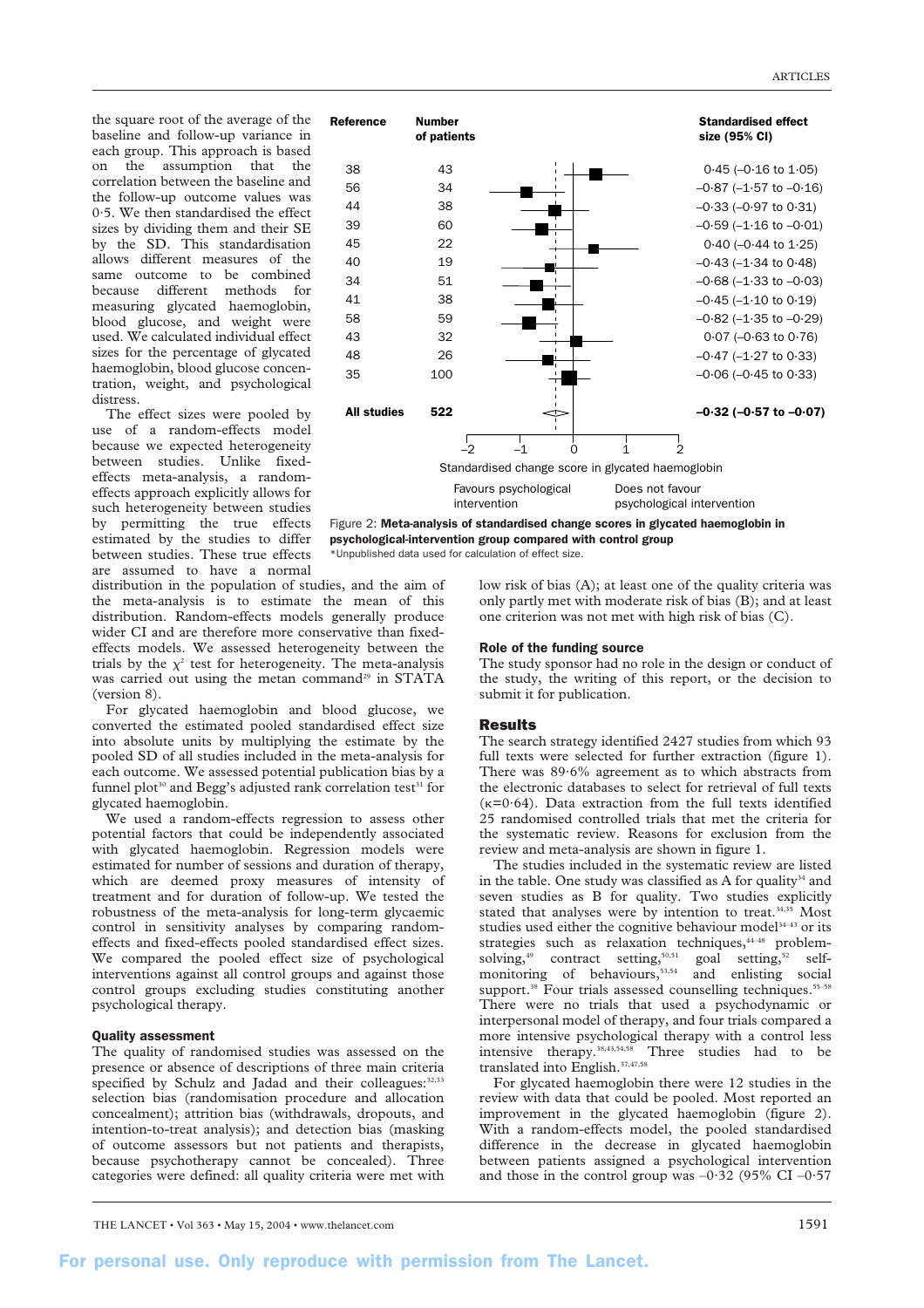| Year,<br>country,<br>and<br>reference | <b>Number</b><br>of<br>participants (SD or<br>recruited/<br>at follow-up | <b>Mean</b><br>age<br>range),<br>years | Mean (SD)<br>% glycated<br>haemoglobin<br>at baseline | <b>Clinical</b><br>subgroup<br>(type of<br>treatment)                      | <b>Mean (SD</b><br>or range)<br>duration of<br>diabetes,<br>years | <b>Model and</b><br>duration of<br>therapy in<br>group                                               | <b>Regimen in</b><br>intervention<br>group and<br>intervention specialty of<br>therapist                                     | <b>Model and</b><br>duration of<br>therapy in<br>control group | <b>Regimen in control</b><br>group and specialty<br>of therapist                    | up,<br>months  | <b>Follow- Quality</b> |
|---------------------------------------|--------------------------------------------------------------------------|----------------------------------------|-------------------------------------------------------|----------------------------------------------------------------------------|-------------------------------------------------------------------|------------------------------------------------------------------------------------------------------|------------------------------------------------------------------------------------------------------------------------------|----------------------------------------------------------------|-------------------------------------------------------------------------------------|----------------|------------------------|
| 1983,<br>Canada <sup>53</sup>         | 40/40                                                                    | 53.9<br>(2.0)                          | <b>NS</b>                                             | Sub-<br>optimum<br>glycaemic<br>control (D,T)                              | <b>NS</b>                                                         | Group CBT                                                                                            | 6 behaviour<br>for 6 weeks modification<br>sessions by<br>nutritionist                                                       | Individual<br>education<br>for 6 weeks                         | 2 individual dietary<br>counselling<br>sessions by<br>nutritionist                  | 3              | C                      |
| 1985,<br>USA <sup>50</sup>            | 53/50                                                                    | $55 - 1$<br>(7.3)                      | 9.3(0.3)                                              | Obese<br>(D,T)                                                             | $5.9$ (NS)                                                        | Group CBT<br>for $16$<br>weeks                                                                       | 16 behaviour<br>modification<br>sessions by<br>psychologist and weeks<br>nutritionist                                        | Group<br>education<br>for $16$                                 | 4 standard<br>education sessions<br>by psychologist<br>and nutritionist             | $\overline{4}$ | $\mathsf{C}$           |
| 1986,<br>$USA^{36}$                   | 76/76                                                                    | <b>NS</b>                              | 8.7(2.7)                                              | Suboptimum<br>glycaemic<br>control<br>(D,T,I)                              | <b>NS</b>                                                         | Group CBT<br>for $10$<br>weeks                                                                       | 14 CBT sessions Group<br>by dietician and<br>exercise leader                                                                 | education<br>for<br>10 weeks                                   | 10 traditional<br>education sessions<br>by multidisciplinary<br>diabetes team       | 6              | C                      |
| 1986,<br>USA <sup>49</sup>            | 41/32                                                                    | $61 - 6$<br>(6.4)                      | 11.3(3.1)                                             | Men, obese, $12.6$<br>suboptimum $(11.4)$<br>glycaemic<br>control (D,T,I)  |                                                                   | Group CBT<br>for<br>6 months                                                                         | 16 group<br>management<br>sessions by<br>psychologist                                                                        | Group<br>education<br>for<br>6 months                          | 16 advice/education 6<br>sessions by nurse<br>and dietician                         |                | C                      |
| 1987,<br>USA <sup>54</sup>            | 46/46                                                                    | 52.9<br>(12.1)                         | 11.3(2.3)                                             | General<br>(D,T,I)                                                         | <b>NS</b>                                                         | Group and<br>individual<br>CBT for<br>7 weeks                                                        | 7 group and 9<br>individual CBT<br>sessions;<br>specialty not                                                                | Group CBT<br>(duration<br>not<br>specified)                    | Minimal relaxation<br>training; specialty<br>not specified                          | $6*$           | B                      |
| 1987,<br>Span <sup>37</sup>           | 11/11                                                                    | $60 - 7$<br>$(51 - 70)$                | <b>NS</b>                                             | General<br>(treatments<br>not<br>specified)                                | 4.3(3.7)                                                          | Individual<br>CBT and<br>education<br>for 5 weeks                                                    | specified<br>3 CBT sessions<br>and 2 education<br>sessions by<br>psychologist                                                | Individual<br>education<br>for 5 weeks                         | 2 education<br>sessions; specialty<br>not specified                                 | 2              | C                      |
| 1990.<br>Australia <sup>55</sup>      | 62/61                                                                    | $58 - 5$<br>(9.0)                      | 11.6(1.9)                                             | Suboptimum $7.5(7.0)$<br>glycaemic<br>control,<br>obese (D,T,I)            |                                                                   | Group<br>counselling<br>for<br>11 weeks                                                              | Cognitive<br>motivational<br>therapy (number (duration<br>of sessions NS)<br>by physician,<br>dietician, and<br>psychologist | Group<br>education<br>not<br>specified)                        | 3 education<br>sessions;<br>specialty not<br>specified                              | 6              | B                      |
| 1991.<br>USA <sup>38</sup>            | 49/43                                                                    | $52 - 5$<br>(7.5)                      | 9.9(2.2)                                              | Obese (D,T,I) NS                                                           |                                                                   | Group CBT<br>and couple<br>therapy for<br>10 weeks                                                   | 16 behavioural<br>modification<br>and couple<br>therapy sessions<br>by multidisci-<br>plinary team                           | Group CBT<br>for<br>10 weeks                                   | 16 behavioural<br>modification<br>sessions by<br>multidisciplinary<br>team          | 5              | C                      |
| 1992.<br>USA <sup>56</sup>            | 54/34                                                                    | $56 - 0$<br>(8.1)                      | 11.1(2.8)                                             | Obese<br>(D,T)                                                             | <b>NS</b>                                                         | Group<br>education<br>and<br>individual<br>counselling<br>for 11 weeks by nurse                      | 11 intensive<br>group education<br>and 2 individual<br>counselling<br>sessions                                               | Education<br>for 1 week                                        | 1 minimal<br>education<br>session by nurse                                          | 6              | $\mathsf{C}$           |
| 1993,<br>USA <sup>51</sup>            | 156/135                                                                  | $58 - 0$<br>(11.3)                     | <b>NS</b>                                             | General<br>(D,T,I)                                                         | <b>NS</b>                                                         | Individual<br>CBT<br>(duration<br>not                                                                | Behaviour<br>modification<br>(number of<br>sessions NS)                                                                      | Usual care                                                     | Regimen not<br>described;<br>specialty not<br>specified                             | <b>NS</b>      | C                      |
| 1993,<br>USA <sup>44</sup>            | 38/38                                                                    | <b>NS</b>                              | 10.3(2.3)                                             | Suboptimum NS<br>glycaemic<br>control (D,T)                                |                                                                   | specified)<br>Individual<br>CBT for 8<br>weeks and<br>intensive<br>diabetes<br>care for<br>12 months | by nurse<br>8 relaxation<br>training<br>sessions and<br>intensive<br>diabetes care;<br>specialty not<br>specified            | Intensive<br>diabetes<br>care for<br>12 months                 | Intensive diabetes<br>education and<br>clinical care;<br>specialty not<br>specified | - 6            | B                      |
| 1996,<br>Australia <sup>39</sup>      | 118/60                                                                   | 59.5<br>(10.2)                         | 12.6(4.3)                                             | General (D.T) 0.4 (0.1)                                                    |                                                                   | Individual<br>CBT for<br>12 months                                                                   | 6 CBT sessions<br>by nurse<br>educator                                                                                       | Group<br>education<br>for 2 weeks                              | 2 minimal<br>education sessions<br>by nurse educator<br>and dietician               | 6              | B                      |
| 1997,<br>USA <sup>45</sup>            | 22/22                                                                    | 61.0<br>(10.2)                         | 11.0(1.9)                                             | General<br>(D,T,I)                                                         | 11.0(9.0)                                                         | Group CBT<br>for 8 weeks training                                                                    | 6 relaxation<br>sessions by<br>psychologist                                                                                  | Usual care                                                     | Routine medical<br>care; specialty not<br>specified                                 | 4              | C                      |
| 1997,<br>Australia <sup>40</sup>      | 19/19                                                                    | $60 - 0$<br>$(47 - 74)$                | 10.7(1.9)                                             | Suboptimum 6.4<br>glycaemic<br>control,<br>stress/                         | $(1.5 - 23.0)$                                                    | Group CBT<br>for<br>6 weeks                                                                          | 6 stress<br>management<br>sessions by<br>psychologist                                                                        | <b>Waiting list</b>                                            | Usual practice<br>by physician                                                      | 2.25           | C                      |
| 1997,<br>USA <sup>46</sup>            | 20/20                                                                    | 58.9<br>$(7-7)$                        | 6.5(1.8)                                              | anxiety (D,T,I)<br>Suboptimum $7.9$ (8.7)<br>glycaemic<br>control<br>(D,T) |                                                                   | Individual<br>CBT for<br>4 weeks                                                                     | 8 relaxation<br>therapy<br>sessions by<br>psycho-<br>physiologist                                                            | <b>Waiting list</b>                                            | None; specialty<br>not specified                                                    | 1              | C                      |
|                                       |                                                                          |                                        |                                                       |                                                                            |                                                                   |                                                                                                      |                                                                                                                              |                                                                |                                                                                     |                | (continues next page)  |

1592 THE LANCET • Vol 363 • May 15, 2004 • www.thelancet.com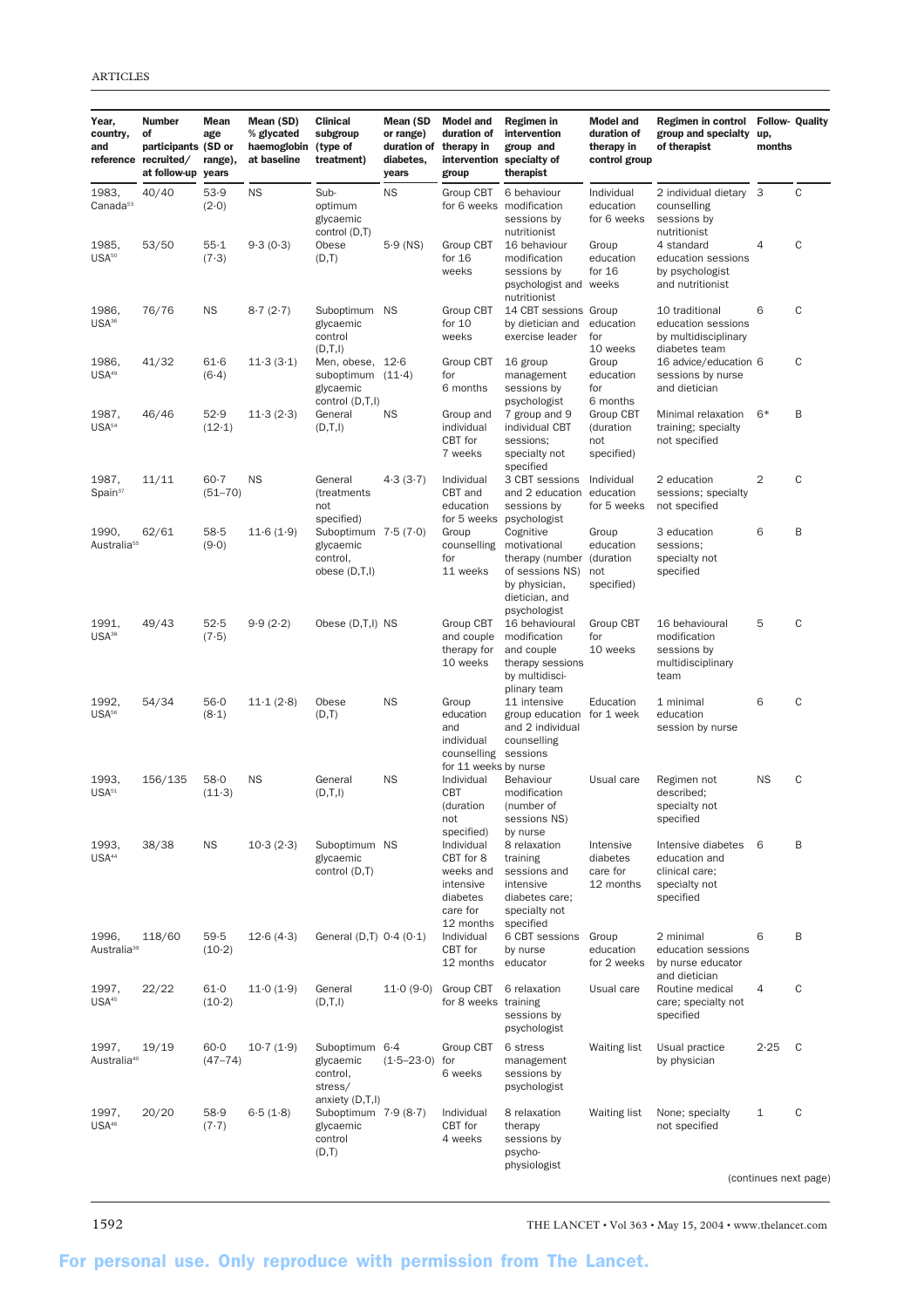| Year,<br>country,<br>and<br>reference | <b>Number</b><br>οf<br>participants (SD or<br>recruited/<br>at follow-up | <b>Mean</b><br>age<br>range),<br>years | Mean (SD)<br>% glycated<br>haemoglobin<br>at baseline | <b>Clinical</b><br>subgroup<br>(type of<br>treatment) | <b>Mean (SD</b><br>or range)<br>duration of<br>diabetes,<br>years | <b>Model and</b><br>duration of<br>therapy in<br>group           | Regimen in<br>intervention<br>group and<br>intervention specialty of<br>therapist                                                                                                                   | <b>Model and</b><br>duration of<br>therapy in<br>control group | <b>Regimen in control</b><br>group and specialty<br>of therapist                                                          | <b>Follow- Quality</b><br>up,<br>months |              |
|---------------------------------------|--------------------------------------------------------------------------|----------------------------------------|-------------------------------------------------------|-------------------------------------------------------|-------------------------------------------------------------------|------------------------------------------------------------------|-----------------------------------------------------------------------------------------------------------------------------------------------------------------------------------------------------|----------------------------------------------------------------|---------------------------------------------------------------------------------------------------------------------------|-----------------------------------------|--------------|
| 1997,<br>USA <sup>57</sup>            | 22/16                                                                    | $62 - 4$<br>(7.0)                      | 10.3(2.2)                                             | Women,<br>obese (D,T)                                 | 6.7(5.4)                                                          | Group CBT<br>and<br>individual<br>counselling<br>for<br>4 months | 16 group<br>behaviour<br>modification<br>by nutritionist,<br>exercise<br>physiologist,<br>and<br>psychologist<br>and 3<br>individual<br>motivational<br>interviewing<br>sessions by<br>psychologist | Group CBT<br>for<br>4 months                                   | 16 group<br>behaviour<br>modification<br>sessions by<br>nutritionist,<br>exercise<br>physiologist,<br>and<br>psychologist | $\overline{4}$                          | $\mathsf C$  |
| 1998,<br>USA <sup>34</sup>            | 51/42                                                                    | 54.8<br>(10.1)                         | 10.3(3.4)                                             | Depression<br>(D,T,I)                                 | 8.8(9.5)                                                          | Group CBT<br>and<br>education<br>for<br>10 weeks                 | 30 CBT<br>sessions by<br>psychologist<br>and 20<br>education<br>sessions by<br>diabetes<br>educator                                                                                                 | Group<br>education<br>for<br>10 weeks                          | 20 education<br>sessions by<br>diabetes<br>educator                                                                       | $6*$                                    | Α            |
| 1999,<br>USA <sup>41</sup>            | 38/38                                                                    | 63.5<br>(NS)                           | 12.3(2.6)                                             | General<br>(D,T,I)                                    | $11.5$ (NS)                                                       | Group CBT<br>and<br>education<br>for<br>6 months                 | 6 behaviour<br>modification<br>sessions and<br>education by<br>diabetes<br>educators                                                                                                                | Usual care                                                     | Usual office visits<br>by family<br>physicians                                                                            | 6                                       | B            |
| 2001,<br>China <sup>58</sup>          | 59/59                                                                    | <b>NS</b>                              | 9.9(2.1)                                              | Depression<br>(treatments<br>not<br>specified)        | <b>NS</b>                                                         | Group<br>counselling<br>for<br>3 months                          | 24 supportive<br>psychotherapy<br>sessions by<br>psychiatrist                                                                                                                                       | Usual care                                                     | Conventional<br>diabetes care;<br>specialty not<br>specified                                                              | 3                                       | $\mathsf{C}$ |
| 2001,<br>USA <sup>52</sup>            | 78/68                                                                    | 52.3<br>(NS)                           | <b>NS</b>                                             | Sedentary<br>(D,T,I)                                  | <b>NS</b>                                                         | Individual<br>CBT for<br>8 weeks                                 | Internet-based<br>physical<br>activity<br>intervention<br>by<br>occupational<br>therapist                                                                                                           | Individual<br>education<br>(duration<br>not<br>specified)      | Internet-based<br>education;<br>specialty not<br>specified                                                                | 2                                       | $\mathsf{C}$ |
| 2001,<br>China <sup>47</sup>          | 59/56                                                                    | 57.4<br>(9.4)                          | <b>NS</b>                                             | General<br>(treatments<br>not<br>specified)           | 7.4(5.4)                                                          | Individual<br>CBT for<br>1 month                                 | Relaxation<br>training<br>(number of<br>sessions not<br>given) by<br>psychiatrist                                                                                                                   | Usual care<br>(duration<br>not<br>specified)                   | Conventional<br>diabetes care;<br>specialty<br>not specified                                                              | $\mathbf 1$                             | C            |
| 2002,<br>Australia <sup>43</sup>      | 34/32                                                                    | 55.0<br>$(10-5)$                       | 7.5(1.5)                                              | Binge-eating $3.2(5.7)$<br>(D,T,I)                    |                                                                   | Group CBT<br>for<br>10 weeks                                     | 10 CBT<br>sessions by<br>psychologist                                                                                                                                                               | Group<br>counselling                                           | 10 non-prescriptive 2.5<br>therapy sessions<br>for 10 weeks by psychologist                                               |                                         | B            |
| 2002,<br>USA <sup>42</sup>            | 108/72                                                                   | 57.4<br>(10.9)                         | 7.8(1.8)                                              | General<br>(D,T)                                      | <b>NS</b>                                                         | Group CBT<br>and<br>education<br>for<br>2 months                 | 5 education<br>and stress<br>management<br>training<br>sessions;<br>specialty not<br>specified                                                                                                      | Group<br>education<br>for<br>2 months                          | 5 education<br>sessions; specialty<br>not specified                                                                       | 12                                      | C            |
| 2002,<br>Japan <sup>48</sup>          | 36/26                                                                    | 62.2<br>(8.2)                          | 8.2(1.7)                                              | General<br>(treatments<br>not specified)              | <b>NS</b>                                                         | Group CBT<br>for<br>4 months                                     | 16 Qi-gong<br>relaxation<br>training<br>sessions<br>by Chinese<br>Qi-gong<br>doctor                                                                                                                 | <b>Waiting list</b>                                            | Conventional<br>diabetes care;<br>specialty<br>not specified                                                              | 4                                       | C            |
| In press, 100/94<br>UK <sup>35</sup>  |                                                                          | 59.5<br>(NS)                           | 8.4(1.6)                                              | Suboptimum 8 (NS)<br>glycaemic<br>control (D,T,I)     |                                                                   | Individual<br>CBT for<br>7 weeks                                 | 4 motivational<br>interviewing<br>sessions and<br>goal setting by<br>psychologist                                                                                                                   | Usual care                                                     | Usual diabetes<br>care; specialty<br>not specified                                                                        | 3                                       | B            |

NS=not stated, data missing; D=diet; T=tablets; I=insulin; CBT=cognitive behavioural therapy. \*Change in HbA1c was recorded from end of treatment to end of follow-up.

Psychological interventions in type 2 diabetes: characteristics of randomised controlled trials of psychological interventions in people with type 2 diabetes included in the systematic review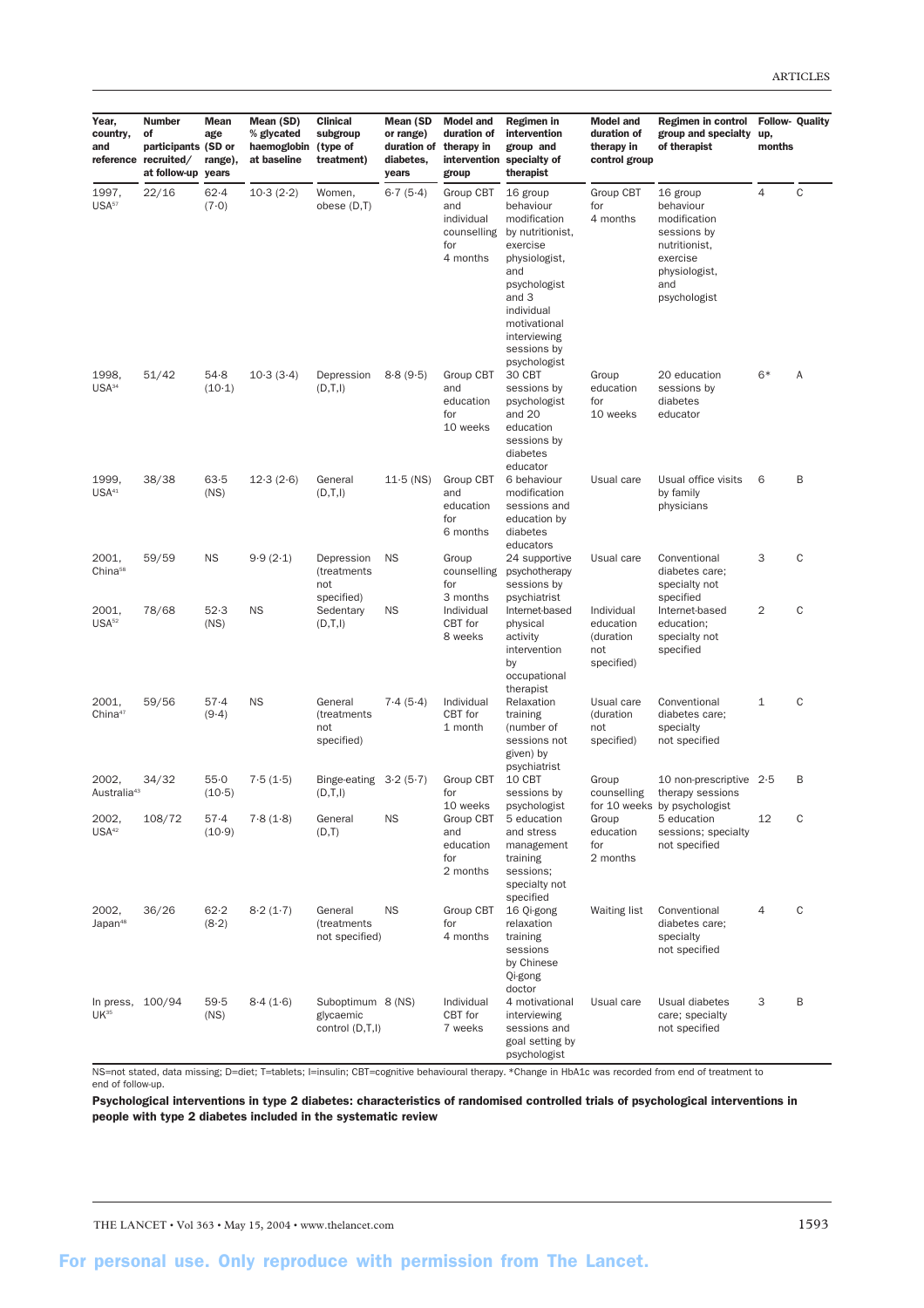



to  $-0.07$ ). The treatment effect in absolute units was a decrease of  $0.76\%$  (-1.34 to -0.18) in glycated haemoglobin. The  $\chi^2$  test for heterogeneity was significant  $(p=0.04)$ . The pooled estimate with a fixed-effects model was similar  $(-0.32 [-0.49 \text{ to } -0.14]).$ 

We repeated the meta-analysis excluding the two studies $38,43$  in which the control was a less intensive psychological therapy. We found a larger estimate of the pooled effect size  $(-0.44$   $[-0.67$  to  $(-0.22)$  with a random-effects model, which approximated to a decrease of  $1.06\%$  (-1.61 to -0.51) in glycated haemoglobin. The test for heterogeneity was not significant  $(p=0.21)$ . There was no evidence for publication bias in the funnel plot (not shown), in the Begg adjusted rank correlation test  $(p=0.54)$ , or the Egger test  $(p=0.94)$ . In the random-effects regression analyses, number of sessions (regression coefficient  $-0.02$ ,  $p=0.34$ ), duration of the psychological intervention (regression coefficient  $-0.01$ ,  $p=0.25$ ), and duration of follow–up (regression coefficient  $-0.01$ , p= $0.49$ ) were not associated with glycated haemoglobin percentage.

Eight studies in the review had outcome data on blood glucose.

There was no evidence that psychological therapies improved current blood glucose concentrations (figure 3). With a random-effects model, the pooled standardised difference in the decrease in blood glucose concentration between patients assigned a psychological therapy and



Figure 4: Meta-analysis of standardised change scores in weight in psychological-intervention group compared with control group \*Possible outlier.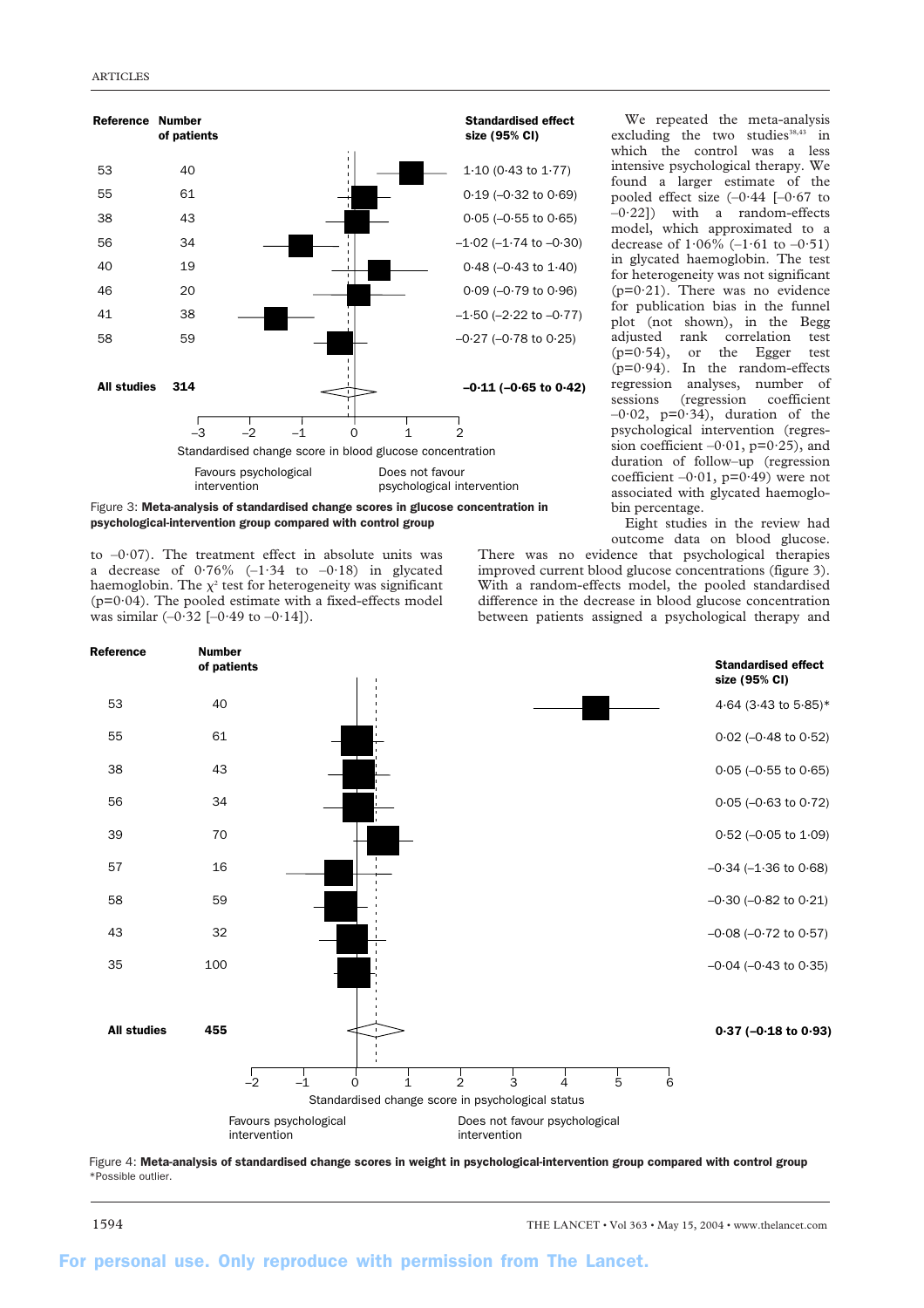

Figure 5: Meta-analysis of standardised change scores in psychological status in psychological-intervention group compared with control group

those in the control group was  $-0.11$  ( $-0.65$  to  $0.42$ ), which approximated to a difference of 0·20 mmol/L  $(-1.34 \text{ to } 0.91)$  in absolute units. The  $\chi^2$  test for heterogeneity was significant ( $p<0.005$ ), but the fixedeffects pooled standardised change score in the blood glucose concentration did not differ much from the random-effects estimate  $(-0.12$   $[-0.34$  to  $0.10]$ ).

Nine studies in the review had outcome data on weight change. With a random-effects model, psychological therapies were associated with a non-significant increase in weight; the pooled standardised effect size was 0·37 ( $-0.18$  to 0.93; figure 4). One early study<sup>53</sup> appeared to be an outlier; when it was omitted, the overall effect of psychological therapies on weight was neglible  $(0 \, [-0.20]$ to  $0.20$ ]).

Four studies in the review addressed specific psychological problems such as depression, binge eating, and stress.34,40,43,58 Figure 5 lists the five studies that had data on psychological status; psychological therapies were effective in reducing psychological distress. With a random-effects model, the pooled standardised difference in the effect on psychological distress was  $-0.58$  ( $-0.95$  to  $-0.20$ ) between patients assigned a psychological therapy and those in the control group. There was no evidence of heterogeneity  $(p=0.11)$ .

## **Discussion**

We identified 25 randomised controlled trials comparing psychological interventions for improving control of diabetes with a control group of usual care, education, waiting list, or attention control. In a meta-analysis of 12 of these trials, psychological therapies resulted in significantly better glycaemic control approximating to an absolute difference of 0·76% in glycated haemoglobin. When studies that used a less intensive psychological therapy as a comparison were excluded, the pooled effect size was larger, representing a difference of 1·00% in glycated haemoglobin. These effects are large enough to reduce the risk of development and progression of diabetic microvascular complications.1 We also found that psychological therapy was associated with a reduction in psychological distress but did not appear to affect weight control or blood glucose concentration.

Most of the studies were of moderate to poor quality in the reporting of potential biases. Most had small sample sizes. These factors could explain the borderline heterogeneity observed in the pooled estimate of improvement in glycated haemoglobin. Could we have over-interpreted interventions as psychological interventions when reports were not explicit about the type of therapy? We believe not, for at least three reasons. First, cognitive behaviour therapy is an umbrella for a wide range of psychological techniques designed to bring about change in thinking patterns and behaviours.<sup>26</sup> Second, psychological therapies and education are not mutually exclusive and could coexist as separate interventions as they did in one study we identified.<sup>56</sup> Third, our focused search strategy was based on psychotherapy, not education, and studies with ambiguous descriptions of the intervention were excluded. Although this approach overcame some heterogeneity caused by combination of psychotherapy with education in previous reviews,12–14 there is a small possibility we may have missed studies with interventions that were labelled as education but were psychotherapy.

Most of the psychological interventions used variants of cognitive behaviour therapy. Earlier studies used behavioural modification techniques such as contract setting and reward systems, which are used widely in weight reduction programmes.<sup>59</sup> More recent studies applied a wider range of cognitive behaviour techniques.34,35,43 Motivational interviewing was the second most common therapy tested but there were not enough studies to compare with other psychological therapies. It was originally developed as a counselling style for people with unhealthy lifestyles $27$  and its potential in type 2 diabetes seems a natural extension.

The lack of an association between duration or number of sessions and improvement in glycaemic control conflicts with evidence that more intensive psychological treatments are more effective in depression.16 One explanation is that the interventions were perhaps too similar for a difference to be detectable. Most were brief or time-limited therapy conventionally defined as a duration of around 6 months. The short duration of follow-up in most studies may explain the lack of association with glycaemic control.

The lack of effectiveness of psychological therapies on blood glucose concentrations could be due to the small number of studies, but another possibility is that the mean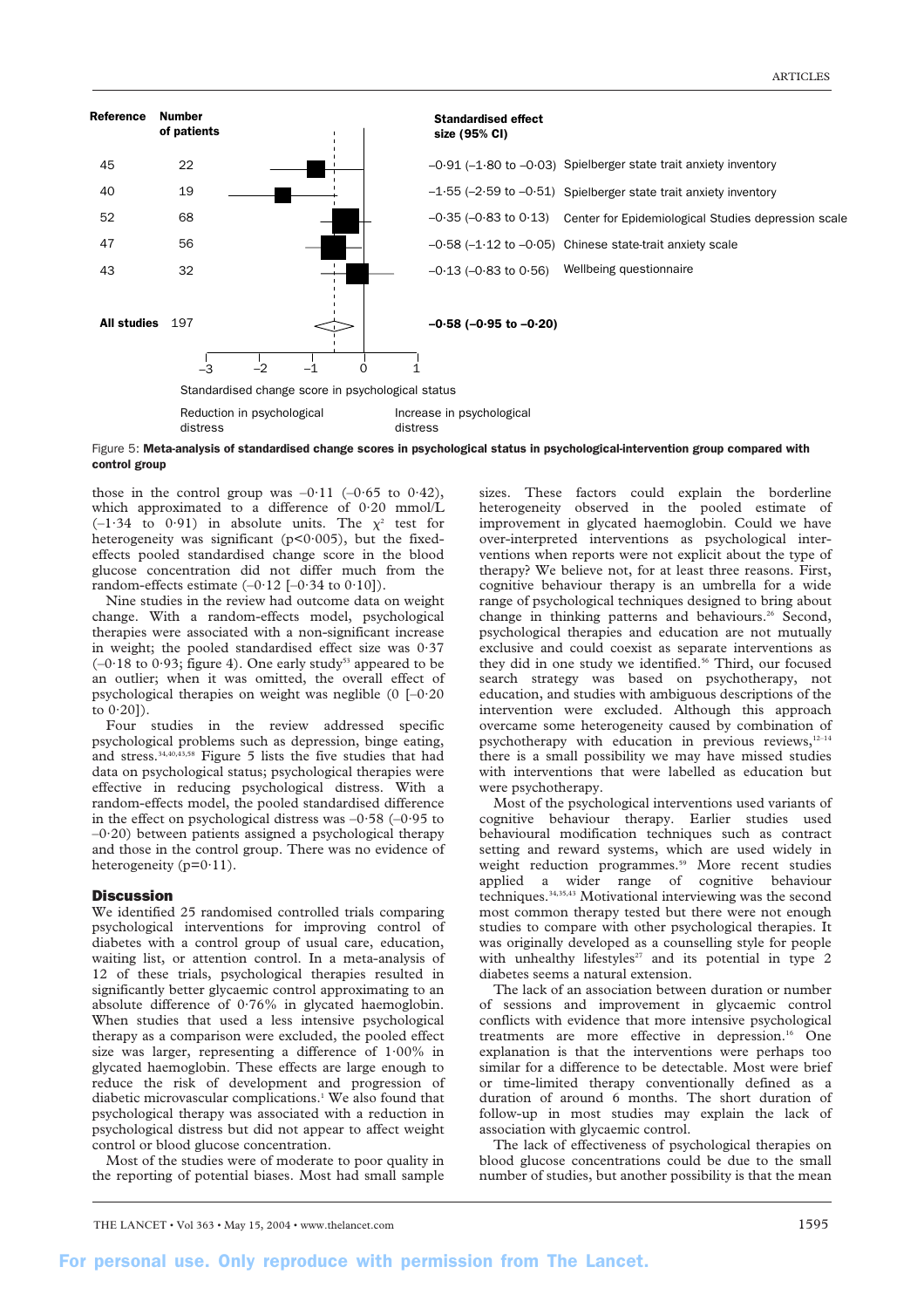blood glucose masked wider fluctuations in the concentration as patients' overall control began to improve. The lack of reduction in weight was surprising. Perhaps weight loss would be slow because psychological therapies encourage long-term lifestyle changes.

Only a few studies targeted specific subgroups with manifest psychological problems such as depression,<sup>34,58</sup> binge-eating disorders,<sup>43</sup> or stress.<sup>40</sup> The finding that psychological therapies reduced distress is potentially clinically important given that the prevalence of depression in diabetes is around  $10-15\%$ .<sup>2</sup> These measures were self-reported; since masking of the intervention from patients in psychotherapy studies is impossible, there is a risk of reporting bias overestimating psychological functioning.

Most of the studies originated in the USA, where health insurance influences resources. This factor partly explains the excess of group therapies. Although peer support and social learning are valuable tools in group therapy, a group setting may not be appropriate for discussion of personal psychological problems such as binge-eating and sexual dysfunction.

The first study we included was published in 1983. Despite 20 years of changes in practice in diabetes and mental health, there were surprisingly few innovations. One study used the internet to develop a programme based on cognitive behaviour therapy.52 No studies used psychodynamic or interpersonal therapy techniques. These are more specialised techniques but the high degree of psychological distress in diabetes clinics suggests that patients may be more willing than physicians assume to discuss their diabetes in the context of their life experiences.

This review shows that adjuvant psychological treatments can be effective in improving certain features of diabetes control but the type of therapy that is most effective and the subgroups of patients most likely to benefit are not clear.

#### *Contributors*

K Ismail developed the hypothesis and protocol, collected and extracted data, carried out statistical analysis, and drafted the report. K Winkley collected and extracted data and contributed to preparation of the report. S Rabe-Hesketh contributed to the statistical analysis and to preparation of the report.

*Conflict of interest statement* None declared.

#### *Acknowledgments*

This review was partly supported by a small grant from the Psychiatry Research Trust, London, UK. We thank Hugh McGuire, Institute of Psychiatry, London, who carried out the electronic searches; the Cochrane Metabolic and Endocrine Disorders Group, who peer reviewed the original protocol; Elvira Bramon Bosch and Tao Li from the Institute of Psychiatry, who translated the Spanish and Chinese papers, respectively; and Patrick Lustman, Justin Kenardy, and Marie Clark, who gave permission to use their unpublished data for the meta-analyses.

#### References

- 1 UK Prospective Diabetes Study Group. Intensive blood-glucose control with sulphonylureas or insulin compared with conventional treatment and risk of complications in patients with type 2 diabetes. *Lancet* 1998; **352:** 837–53.
- 2 Gavard J, Lustman P, Clouse R. Prevalence of depression in adults with diabetes: an epidemiological evaluation. *Diabetes Care* 1993; **16:** 1167–78.
- 3 Lustman P, Griffith L, Freedland K, Clouse R. The course of major depression in diabetes. *Gen Hosp Psychiatry* 1997; **19:** 138–43.
- 4 de Groot M, Jacobson A, Samson J, Welch G. Glycemic control and major depression in patients with type 1 and type 2 diabetes mellitus. *J Psychosom Res* 1999; **46:** 425–35.
- 5 Herpetz S, Albus C, Lichtblau K, Kohle K, Mann K, Senf W.

Relationship of weight and eating disorders in type 2 diabetic patients: a multicenter study. *Int J Eat Disord* 2000; **28:** 68–77.

- 6 Kenardy J, Mensch M, Bowen K, Pearson S-A. A comparison of eating behaviours in newly diagnosed NIDDM patients and casematched control subjects. *Diabetes Care* 1994; **17:** 1197–99.
- Lustman P, Anderson R, Freedland K, de Groot M, Carney R, Clouse R. Depression and poor glycaemic control: a meta-analytic review of the literature. *Diabetes Care* 2000; **23:** 934–42.
- de Groot M, Anderson R, Freedland K, Clouse R, Lustman P. Association of depression and diabetes complications: a meta-analysis. *Psychosom Med* 2001; **63:** 619–30.
- Brown S. Meta-analysis of diabetes patient education research: variations in intervention effects across studies. *Res Nurs Health* 1992; **15:** 409–19.
- 10 Griffin S, Kinmonth AL, Skinner C, Kelly J. Educational and psychosocial interventions for adults with diabetes: report to the British Diabetic Association. London: British Diabetic Association, 1998.
- 11 Meca J, Rodriguez J, Alcazar A. Meta-analysis de las intervenciones conductuales en el tratamiento de la diabetes en Espana. *Rev Psicol Gral Aplic* 1998; **51:** 501–16.
- 12 Norris S, Engelgau M, Venkat Naryan K. Effectiveness of selfmanagement training in type 2 diabetes: a systematic review of randomized controlled trials. *Diabetes Care* 2001; **24:** 561–87.
- 13 Snoek F, Skinner T. Psychological counselling in problematic diabetes: does it help? *Diabet Med* 2002; **19:** 265–73.
- 14 Hodes M, Moorey S. Psychological treatment in disease and illness. London: Gaskell, 1993.
- 15 Amos A, McCarty D, Zimmet P. The rising global burden of diabetes and its complications: estimates and projections to the year 2010. *Diabet Med* 1997; **14:** S7–85.
- 16 Churchill R, Hunot V, Corney R, et al. A systematic review of controlled trials of the effectiveness and cost-effectiveness of brief psychological treatments for depression. *Health Technol Assess* 2001; **5:**  $1-173.$
- 17 Fairburn C, Jones R, Peveler R, et al. Three psychological treatments for bulimia nervosa: a comparative trial. *Arch Gen Psychiatry* 1991; **48:** 462–69.
- 18 Ismail K, McGuire H, Winkley K. Psychological interventions for improving glycaemic control in patients with diabetes mellitus (Cochrane Review). In: *The Cochrane Library*, Issue 2, 2001. Oxford: Update Software.
- 19 Moher D, Cook D, Eastwood S, Olkin I, Rennie D, Stroup DF, for the QUORUM Group. Improving the quality of reports of metaanalyses of randomised controlled trials: the QUORUM statement. *Lancet* 1999; **354:** 1896–900.
- 20 Rogers C. Client centred psychotherapy. London: Constable, 1976. 21 Beck A. Cognitive therapy and the emotional disorders. New York: Meridian, 1976.
- 22 Meichenbaum D. Cognitive-behavior modification: an integrative approach. New York: Plenum, 1977.
- 23 Malan D. A study of brief psychotherapy. London: Plenum Press, 1963.
- 24 Klerman G, Weissman M, Rounsaville B, Chevron E. Interpersonal psychotherapy of depressions. New York: Basic Books, 1984.
- 25 Moorey S, Williams R. Behavioural and cognitive therapies. In: Murray R, Hill P, McGuffin P, eds. The essentials of postgraduate psychiatry. Cambridge: Cambridge University Press, 1997: 636–49.
- 26 Hawton K, Salkovskis P, Kirk J, Clark D. Cognitive behaviour therapy for psychiatric problems: a practical guide. Oxford: Oxford Medical Publications, 1989.
- 27 Miller W, Rollnick S. Motivational interviewing: preparing people to change addictive behaviour. New York: Guildford Press, 1991.
- 28 Fleiss J. Statistical methods for rates and proportions, 2nd edn. New York: Wiley, 1981.
- 29 Bradburn MJ, Deeks JJ, Altman DG. sbe24 Metan: an alternative meta-analysis command. *Stata Technical Bulletin* 1998; **44:** 4–15.
- 30 Egger M, Smith G, Schneider M, Minder C. Bias in meta-analysis detected by a simple graphical test. *BMJ* 1997; **315:** 629–34.
- 31 Begg C, Mazumdar M. Operating characteristics of a rank correlation test for publication bias. *Biometrics* 1994; **50:** 1088–101.
- 32 Schulz K, Chalmers I, Hayes R, Altman D. Empirical evidence for bias: dimensions of methodological quality associated with estimates of treatment effects in controlled trials. *JAMA* 1995; **273:** 403–12.
- 33 Jadad A, Moore R, Carroll D, et al. Assessing the quality of reports of randomized clinical trials: is blinding necessary? *Control Clin Trials* 1996; **17:** 1–12.
- 34 Lustman P, Griffith L, Freedland K, Kissel S, Clouse R. Cognitive behavior therapy for depression in type 2 diabetes mellitus: a randomized, controlled trial. *Ann Intern Med* 1998; **129:** 613–21.

1596 THE LANCET • Vol 363 • May 15, 2004 • www.thelancet.com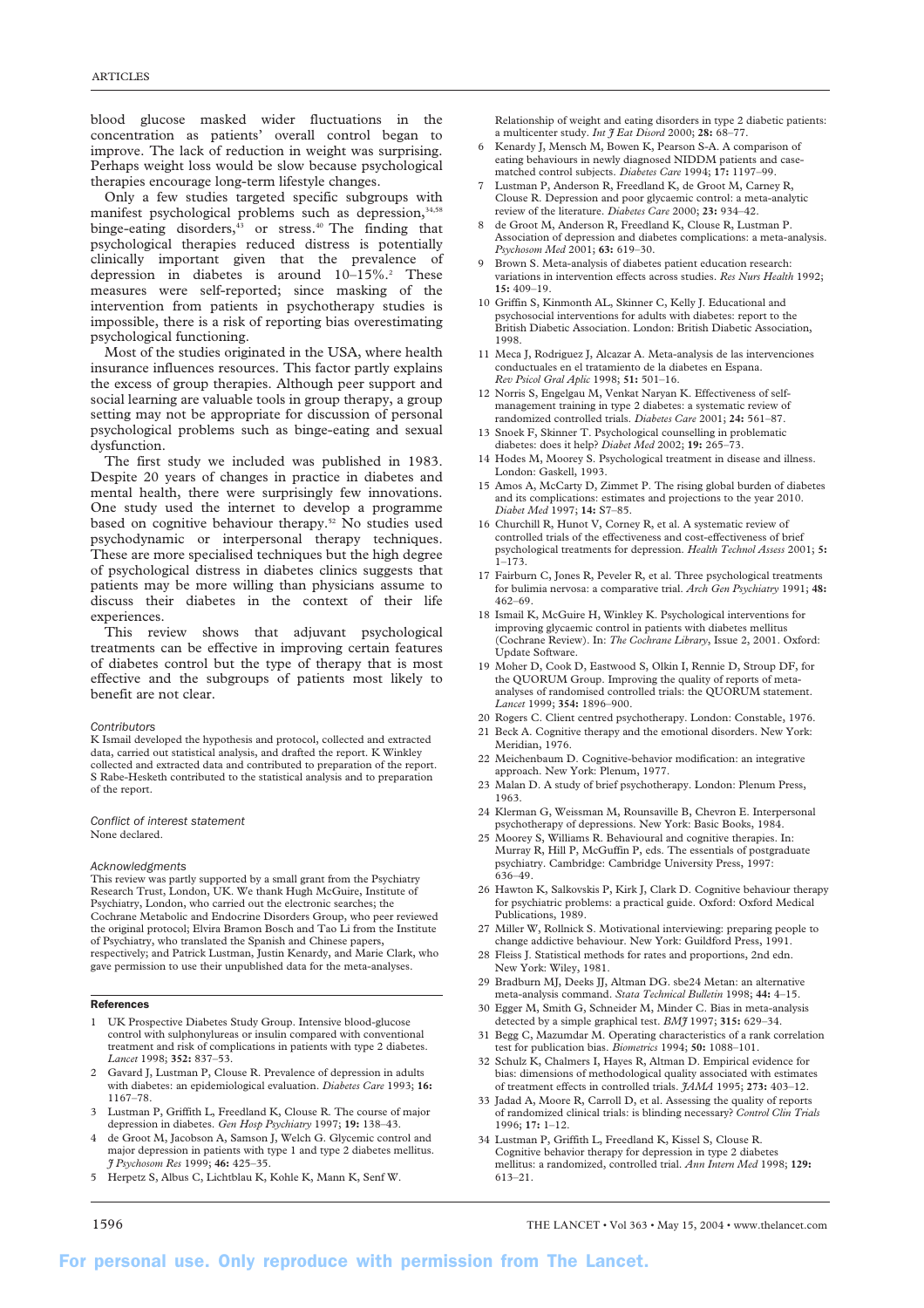- 35 Clark M, Hampson S, Avery L, Simpson R. Effects of a tailored lifestyle self-management intervention in patients with type 2 diabetes. *Br J Health Psychol* (in press).
- 36 Hartwell S, Kaplan R, Wallace J. Comparison of behavioral interventions for control of type II diabetes mellitus. *Behav Ther* 1986; **17:** 447–61.
- 37 Rodriguez F, Alvarez M. Modificacion de conducta y mejora en el cumplimiento del tratamiento en diabeticos tipo II. *Rev Esp Ter Comportamiento* 1987; **5:** 233–47.
- 38 Wing R, Marcus M, Epstein L, Jawad A. A 'family-based' approach to the treatment of obese type II diabetic patients. *J Consult Clin Psychol* 1991; **59:** 156–62.
- 39 Campbell E, Redman S, Moffitt P, Sanson-Fisher R. The relative effectiveness of educational and behavioral instruction programs for patients with NIDDM: a randomized trial. *Diabetes Educ* 1996; **22:** 379–86.
- 40 Henry J, Wilson P, Bruce D, Chisholm D, Rawling P. Cognitivebehavioural stress management for patients with non-insulin dependent diabetes mellitus. *Psychology Health Med* 1997; **2:** 109–18.
- 41 Ridgeway N, Harvill D, Harvill L, Falin T, Forester GM, Gose O. Improved control of Type 2 diabetes mellitus: a practical education/ behavior modification program in a primary care clinic. *South Med J* 1999; **92:** 667–72.
- 42 Surwit R, Van Tilburg M, Zucker N, et al. Stress management improves long-term glycaemic control in type 2 diabetes. *Diabetes Care* 2002; **25:** 30–34.
- 43 Kenardy J, Mensch M, Bowen K, Green B, Walton J. Group therapy for binge eating in type 2 diabetes: a randomized trial. *Diabetes Med* 2002; **19:** 234–39.
- 44 Lane J, McCaskill C, Ross, SL, Feinglos M, Surwit R. Relaxation training for NIDDM. *Diabetes Care* 1993; **16:** 1087–94.
- 45 Aikens J, Kiolbasa T, Sobel R. Psychological predictors of glycemic change with relaxation training in non-insulin-dependent diabetes mellitus. *Psychother Psychosom* 1997; **66:** 302–06.
- 46 Jablon S, Naliboff B, Gilmore S, Rosenthal M. Effects of relaxation training on glucose tolerance and diabetic control in type II diabetes. *Appl Psychophysiol Biofeedback* 1997; **22:** 155–69.
- 47 Zhu X, Gong Y, Yao S. The effect of biofeedback assisted relaxation

training on cytokines in patients with type II diabetes. *Chin J Clin Psychol* 2001; **9:** 170–72.

- 48 Tsujiuchi T, Kumano H, Yoshiuchi K, et al. The effect of Qi-Gong relaxation exercise on the control of type 2 diabetes mellitus. *Diabetes Care* 2002; **25:** 241–42.
- 49 White N, Carnahan J, Nugent C, Iwaoka T, Dodson M. Management of obese patients with diabetes mellitus: comparison of advice education with group management. *Diabetes Care* 1986; **9:** 490–96.
- 50 Wing R, Epstein L, Nowalk M, Koeske R, Hagg S. Behavior change, weight loss, and physiological improvements in type II diabetic patients. *J Consult Clin Psychol* 1985; **53:** 111–22.
- 51 Boehm S, Schlenk E, Raleigh E, Ronis D. Behavioral analysis and behavioral strategies to improve self-management of type II diabetes. *Clin Nurs Res* 1993; **2:** 327–44.
- 52 McKay H, King D, Eakin E, Seeley J, Glasgow R. The Diabetes Network internet-based physical activity intervention. *Diabetes Care* 2001; **24:** 1328–34.
- 53 Rabkin S, Boyko E, Wilson A, Streja D. A randomized clinical trial comparing behavior modification and individual counseling in the nutritional therapy of non-insulin-dependent diabetes mellitus: comparison of the effect of blood sugar, body weight, and serum lipids. *Diabetes Care* 1983; **6:** 50–56.
- 54 Heitzmann C, Kaplan R, Wilson D, Sandler J. Sex differences in weight loss among adults with type II diabetes mellitus. *J Behav Med* 1987; **10:** 197–211.
- 55 Campbell L, Barth R, Gosper J, Jupp J, Simons L, Chisholm D. Impact of intensive educational approach to dietary change in NIDDM. *Diabetes Care* 1990; **13:** 841–47.
- 56 D'Eramo-Melkus G, Wylie-Rosett J, Hagan J. Metabolic impact of education in NIDDM. *Diabetes Care* 1992; **15:** 864–69.
- 57 Smith D, Heckemeyer C, Kratt P, Mason D. Motivational interviewing to improve adherence to a behavioural weight-control program for older obese women with NIDDM. *Diabetes Care* 1997; **20:** 52–54.
- 58 Huang X, Song L, Li T. The effect of social support on type II diabetes with depression. *Chin J Clin Psychol* 2001; **9:** 187–89.
- 59 Jeffery R, Drewnowski A, Epstein L, et al. Long-term maintenance of weight loss: current status. *Health Psychol* 2000; **19** (1 suppl)**:** 5–16.